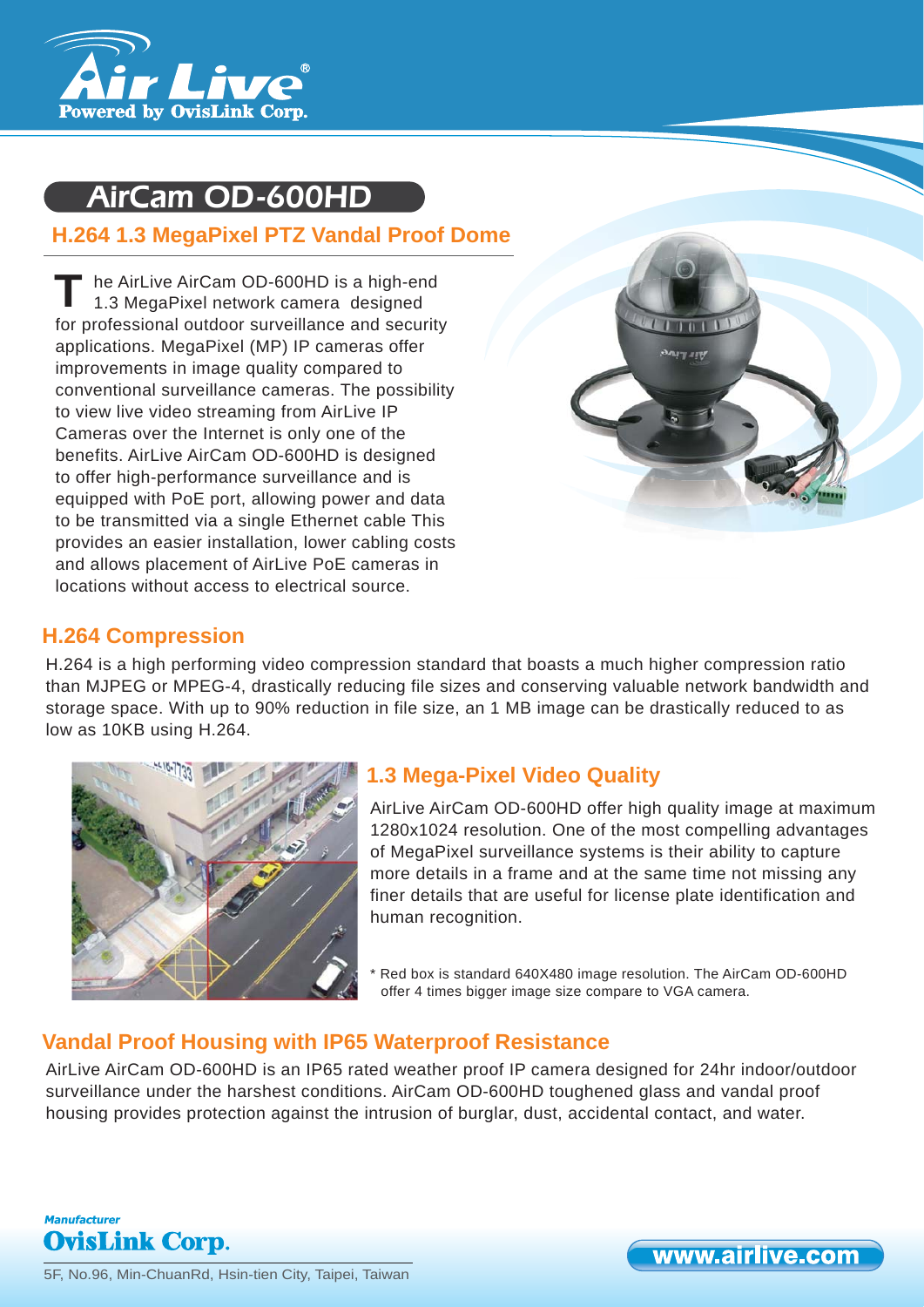

## **Pan and Tile Function**

The AirCam OD-600HD is an advanced PoE IP camera with Pan and Tilt function. You can set a particular patrol area; it will then move its lens in both horizontal and vertical direction continuously to scan the area. Or you can remote control the camera to look in the desirable direction. Furthermore AirCam OD-600HD offer zoom function which enable you to observe even the finest details. It also offers many important features such as PoE and digital input and output for external alarm & sensor.

## **AirLive CamProExpress**

The AirLive CamPro Express supports up to 32 cameras, providing a fully integrated surveillance and alarm management solution. The AirLive CamPro Express is available as a freeware for you to do the centre monitor.

### **Web Monitor**

The CamPro Express allows you to monitor 32 channels via the computer and WEB UI. You can choose how you would like to view the camera, the Cam Pro Express supports 1/4/9/16/32 different view. You can also choose to view the different camera in single view or 1/4/9/16/32 view.







#### **Manufacturer OvisLink Corp.**

5F, No.96, Min-ChuanRd, Hsin-tien City, Taipei, Taiwan

www.airlive.com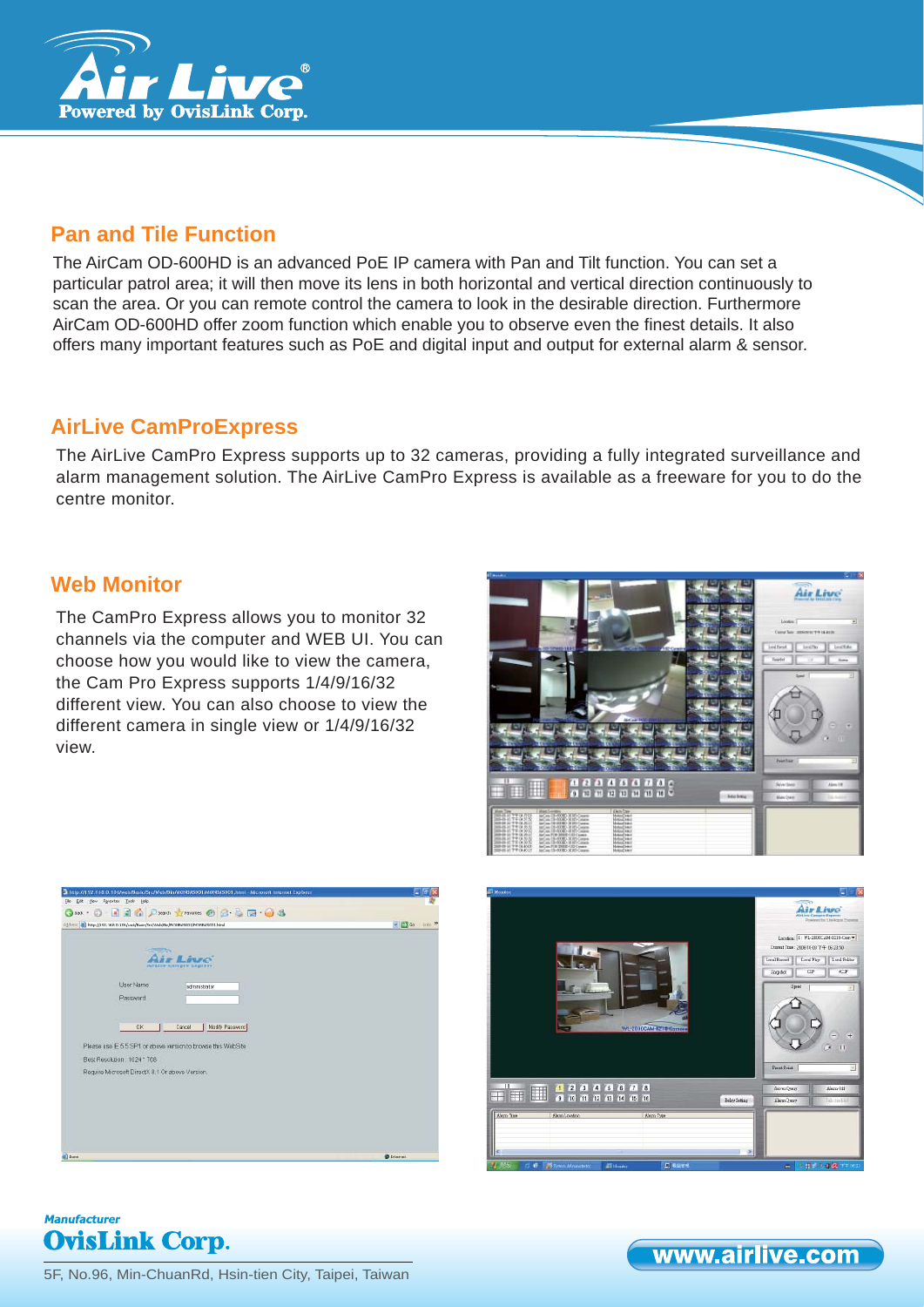

### **Specifi cations**

#### **Hardware**

**Image Device** - 1.3 MegaPixel image sensor

## **Effective Pixels**

- 1280 x 1024 pixels

**Sensitivity** - 1.0V/lux-sec (550nm)

**Signal to Noise** - 44dB

**Lens** - f:4.3mm / F:1.8

### **Pan & Tilt**

**Pan Degree** - 355°

**Tilt Degree**  $-10 - 90^\circ$ 

**Manual Pan Degree** - 180°/ second (max)

**Manual Tilt Degree** - 120 °/ second (max)

**Preset Points** - 128 preset points (maximum)

**Camera Tour** - 16 tours

#### **IP Module Video**

**OvisLink Corp.** 

**Manufacturer** 

#### **Video Encoder** - H.264, MPEG4 and Motion JPEG

simultaneously (Tri-encoders)

#### **Video Profile**

- 11 profiles simultaneously
- H.264 SXGA/ VGA / QVGA / QQVGA
- MPEG4 VGA / QVGA / QQVGA
- M-JPEG SXGA/ VGA / QVGA / QQVGA

#### **Frame Rate**

- Mega-pixel mode: Up to 15fps for all 11 profiles
- VGA mode: Up to 30fps for all 9 profiles

#### **Image Setting**

- De-noise
- Brightness, sharpness, contrast text, time and date overlay

#### **Streaming**

- Simultaneously multi-profile streaming
- Streaming over UDP, TCP, or HTTP
- Multicast streaming
- M-JPEG streaming over HTTP
- Supports 3GPP mobile surveillance
- Controllable frame rate and bandwidth
- Constant and variable bit rate (MPEG4 / H.264)

#### **Audio**

#### **Audio Encoder**

- 3GPP: AMR

- RTSP: G.711 64kbps, G.726 32kbps

#### **Audio Streaming**

- One-way or two-way

#### **Microphone**

- External microphone

#### **Audio Output**

- Line level out

#### **Network**

#### **Supported Protocols**

- TCP, UDP, HTTP, SMTP, FTP, NTP, DNS,

## www.airlive.com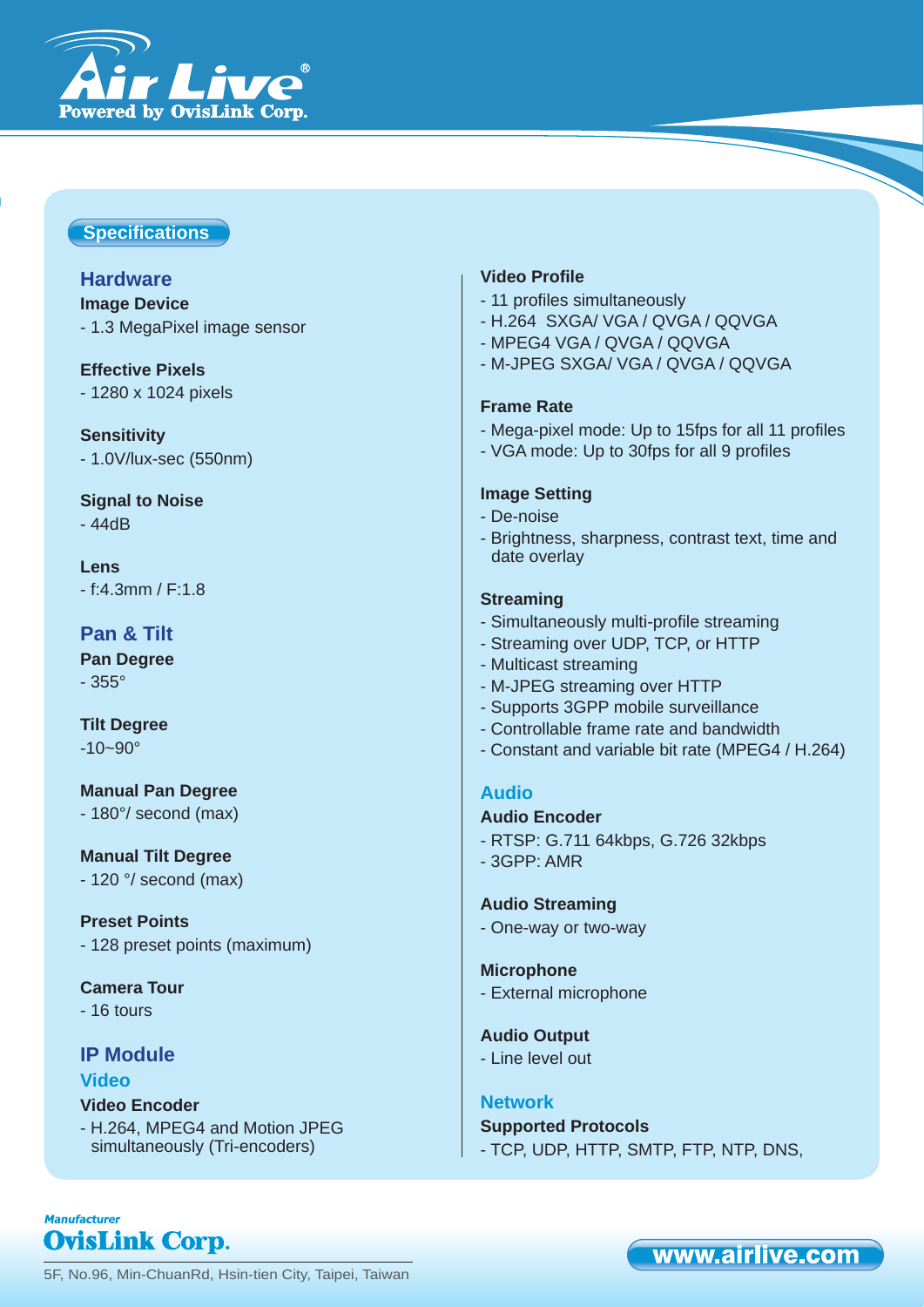

DDNS, DHCP, ARP, Bonjour, UPnP, RTSP, RTP, RTCP, PPPoE, 3GPP, ICMP, IGMP, SAMBA

#### **Security**

- Password protection, IP address filtering, user access log

#### **Users**

- 20 simultaneous unicast users
- Unlimited users using multicast

**Ethernet** - 10/100M auto negotiation

#### **System Integration**

#### **Application Programming Interface**

- Open API for software integration
- SDK

#### **Alarm Triggers**

- Intelligent video motion detection and external input

#### **Motion Detection**

- 10-zone video motion detection

#### **Alarm Events**

- File upload via FTP, SAMBA or emailNotification via email, HTTP, and TCP
- External output activation
- Go to PTZ preset position
- Audio alerting output

**Video Buffer** - Pre- and post- alarm buffering

#### **General**

#### **RAM**

- 128MB

**ROM**

- 8MB

**OvisLink Corp.** 

**Manufacturer** 

#### **Power Supply** - 12V DC external power adapter

#### **PoE**

- IEEE 802.3af (for wired model only)

**Power Consumption** - 5W max

#### **Connectors**

- RJ-45 10BaseT/100BaseTX
- DC jack
- Audio in/out
- 1 alarm input and 1 output

**Indication LED** - Two LEDs on the LAN socket

#### **Protection Class** - Vandal, Indoor use

**Operating Temperature** - 0°C to 40°C (32°F to 104°F)

**Operating Humidity**  $-20\% \sim 80\%$  (non-condensing)

#### **Viewing System OS**

- Windows® XP, Vista

**Browser** - IE 6.0 or latter / Firefox 2.0 or later

**Cell Phone** - With 3GPP player

**Video Player** - VLC, Quick Time, Real Player

5F, No.96, Min-ChuanRd, Hsin-tien City, Taipei, Taiwan

## www.airlive.com